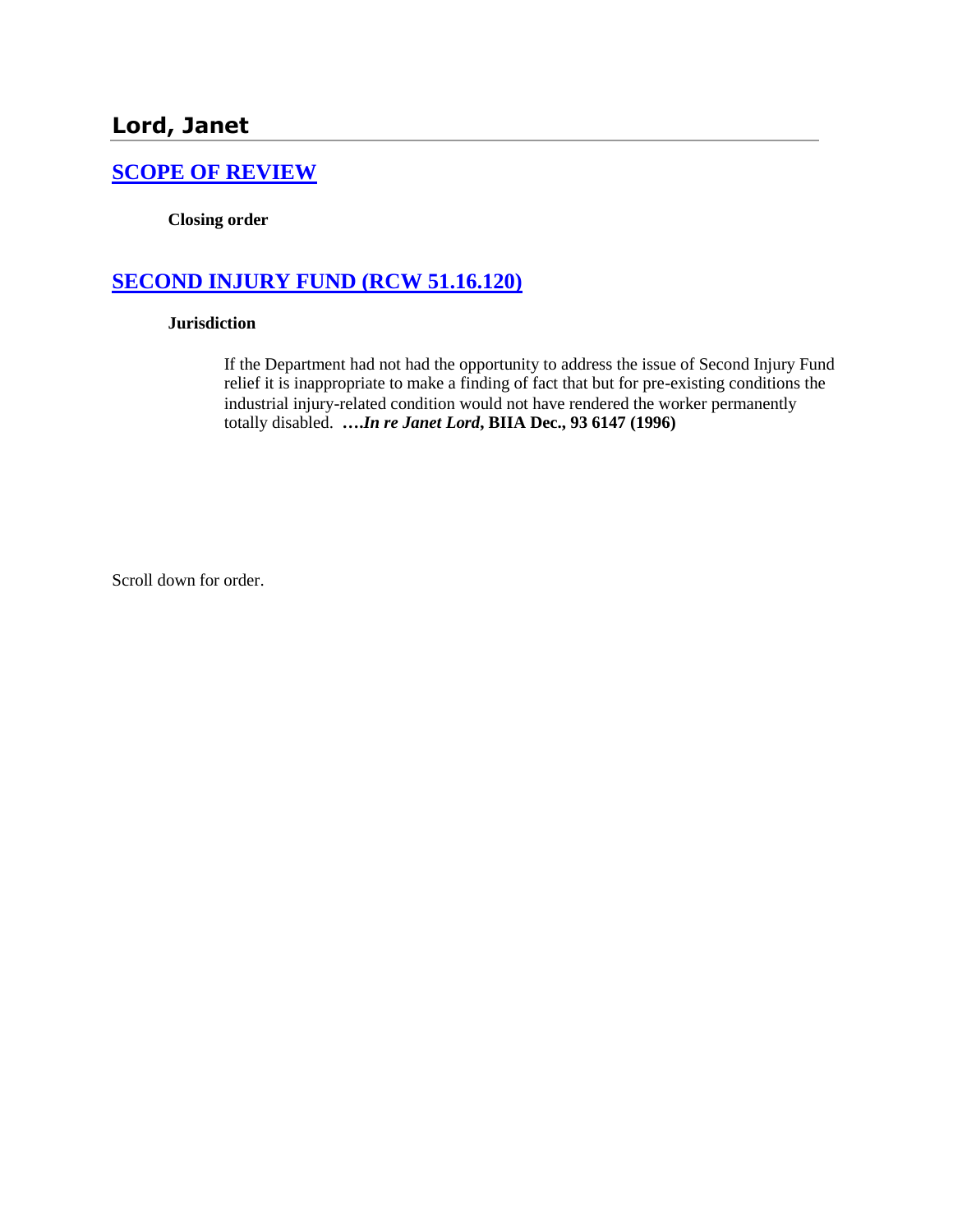## **BEFORE THE BOARD OF INDUSTRIAL INSURANCE APPEALS STATE OF WASHINGTON**

**)**

 **IN RE: JANET D. LORD ) DOCKET NO. 93 6147**

**CLAIM NO. T-103622 ) DECISION AND ORDER** 

APPEARANCES:

Claimant, Janet D. Lord, by Walthew, Warner, Costello, Thompson & Eagan, P.S., per Thomas A. Thompson and Timothy McGarry

Self-Insured Employer, The Boeing Company, by, Eisenhower & Carlson, per Rebecca D. Craig

This is an appeal filed by the claimant, Janet D. Lord, on November 18, 1993, from an order of the Department of Labor and Industries dated September 21, 1993, which closed the claim with time-loss compensation ended as paid to November 30, 1988, and without award for further timeloss compensation or permanent partial disability. **REVERSED AND REMANDED**.

## **DECISION**

Pursuant to RCW 51.52.104 and RCW 51.52.106, this matter is before the Board for review and decision on a timely Petition for Review filed by the self-insured employer, the Boeing Company, to a Proposed Decision and Order issued on November 9, 1995, in which the order of the Department dated September 21, 1993, was reversed and the claim remanded to the Department with direction to classify the claimant as a totally and permanently disabled worker and to take such further action as indicated by law.

The self-insured employer does not contest the determination made in the Proposed Decision and Order that the claimant is totally and permanently disabled. It is the employer's contention that the Board should include a finding regarding the claimant's preexisting, nonindustrially related conditions and a finding that, but for the preexisting physical conditions, the industrial injury alone would not have rendered the claimant totally and permanently disabled. The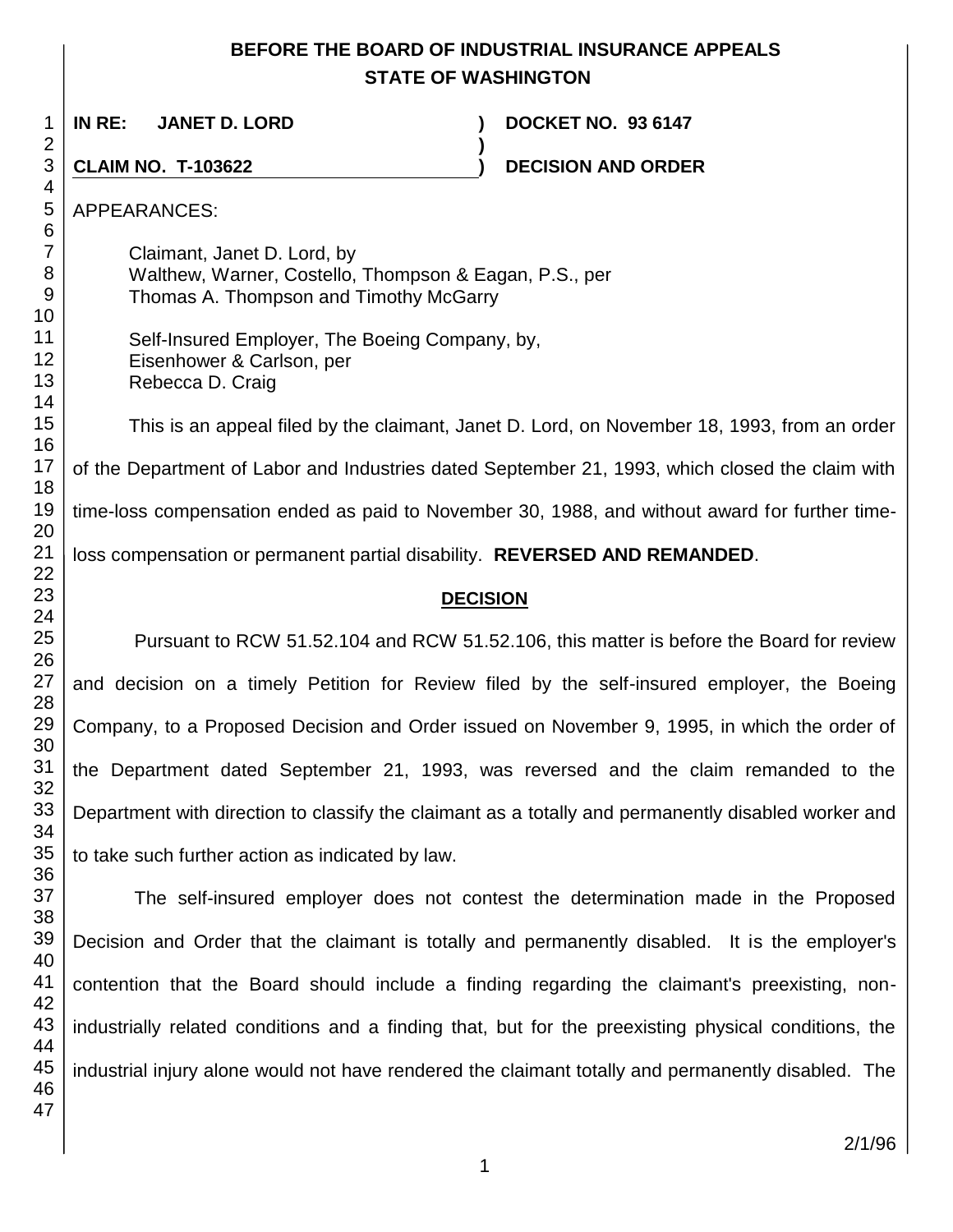employer further contends that the Board should direct the Department of Labor and Industries to consider the provision of Second Injury Fund Relief in light of the findings of the case.

The claimant and Dr. Gary Schuster were the only witnesses who testified in this appeal. Their testimony established that the claimant had a number of symptomatic preexisting conditions which limited her activities. These preexisting conditions include: 1) bilateral carpal tunnel syndrome, 2) right shoulder rotator cuff tendinitis, chronic with impingement syndrome, 3) low back pain, secondary to lumbar strain, and lumbar disc disease, degenerative type. Probable disc injury at L4 with some motor loss in the right leg, evidence for sensory loss left leg as well as right lateral foot, 4) osteoarthritis of the thumbs, left greater than right, 5) chronic obstructive pulmonary disease, 6) reactive asthma/bronchial hyperactivity secondary to industrial exposure, 7) status post bilateral hip replacement with a vascular necrosis of the femoral heads, and residual loss of range of motion of movement of the hips bilaterally.

The Proposed Decision and Order found that, as a proximate result of the industrial injury, the claimant has a condition diagnosed as bilateral elbow problems/chronic epicondylitis, bilateral forearm tendinitis, and bilateral wrist sprains. Further, the Proposed Decision and Order found that the claimant was incapable of gainful employment on a reasonably consistent basis as the proximate result of the industrial injury, considered with her age, education, work experience, and training superimposed on her preexisting non-industrially related physical conditions. We agree with the self-insured employer that a finding should be made identifying these conditions.

 We disagree, however, that an additional finding should be made that, but for the preexisting conditions, the industrial injury alone would not have rendered the claimant totally and permanently disabled. Although the record would support such a finding, that issue is not before the Board. The proposed finding relates to the issue of Second Injury Fund Relief, which has not yet been passed upon by the Department. To make such a finding would invade the province of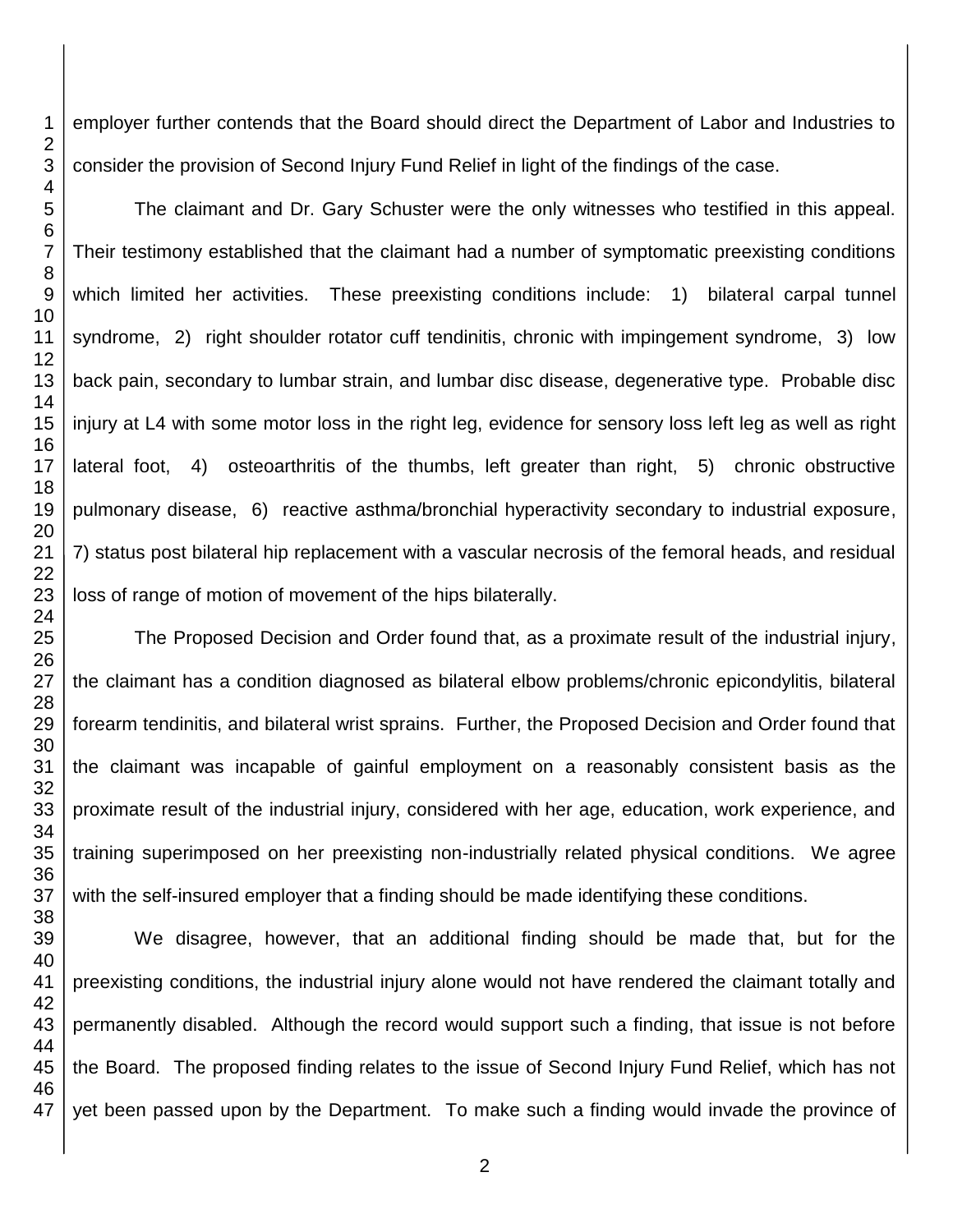the Department, which was not represented in this appeal. By the same reasoning, the employer's assignment of error to Conclusion of Law No. 3 for its failure to direct the Department to consider the provision of Second Injury Fund Relief is also incorrect. As noted above, this issue is not before the Board, and, in any event, RCW 51.16.120 directs the Department to pass upon the application of Second Injury Fund Relief in all cases where benefits are paid for permanent total disability and to issue an order appealable by the employer.

#### **FINDINGS OF FACT**

1. On October 6, 1986, an application for benefits from the claimant was received by the Department of Labor and Industries alleging an industrial injury on April 24, 1986, while in the course of employment with The Boeing Company.

The claim was allowed and time-loss compensation was paid. On May 21, 1990, the Department issued an order closing the claim without an award for permanent partial disability and further ordered the selfinsured employer to deny responsibility for right shoulder tendinitis as unrelated to the industrial injury. A timely protest and request for reconsideration was filed by the claimant, and on August 14, 1990, the Department issued an order setting aside the order of May 21, 1990, and directed the self-insured employer to accept responsibility for the condition of right shoulder tendinitis with mild impingement syndrome. The employer filed a Notice of Appeal and on May 5, 1992, the Board issued an Order Adopting Proposed Decision and Order which reversed the Department order of August 14, 1990, and remanded the claim to the Department with direction to issue an order requiring the selfinsured employer to deny responsibility for right shoulder condition diagnosed as tendinitis with mild impingement syndrome. On May 15, 1992, the Department issued an order pursuant to the Board order dated May 5, 1992.

On September 21, 1993, the Department issued an order closing the claim without award for permanent partial disability and with time-loss compensation ended as paid to November 30, 1988. On November 18, 1993, the claimant filed a Notice of Appeal with the Board of Industrial Insurance Appeals. On December 20, 1993, the Board issued an order granting the appeal.

3

2. The claimant is a 61-year-old woman with a high school education and work experience as a waitress, bartender, practical nurse, wire assembler, and clerk.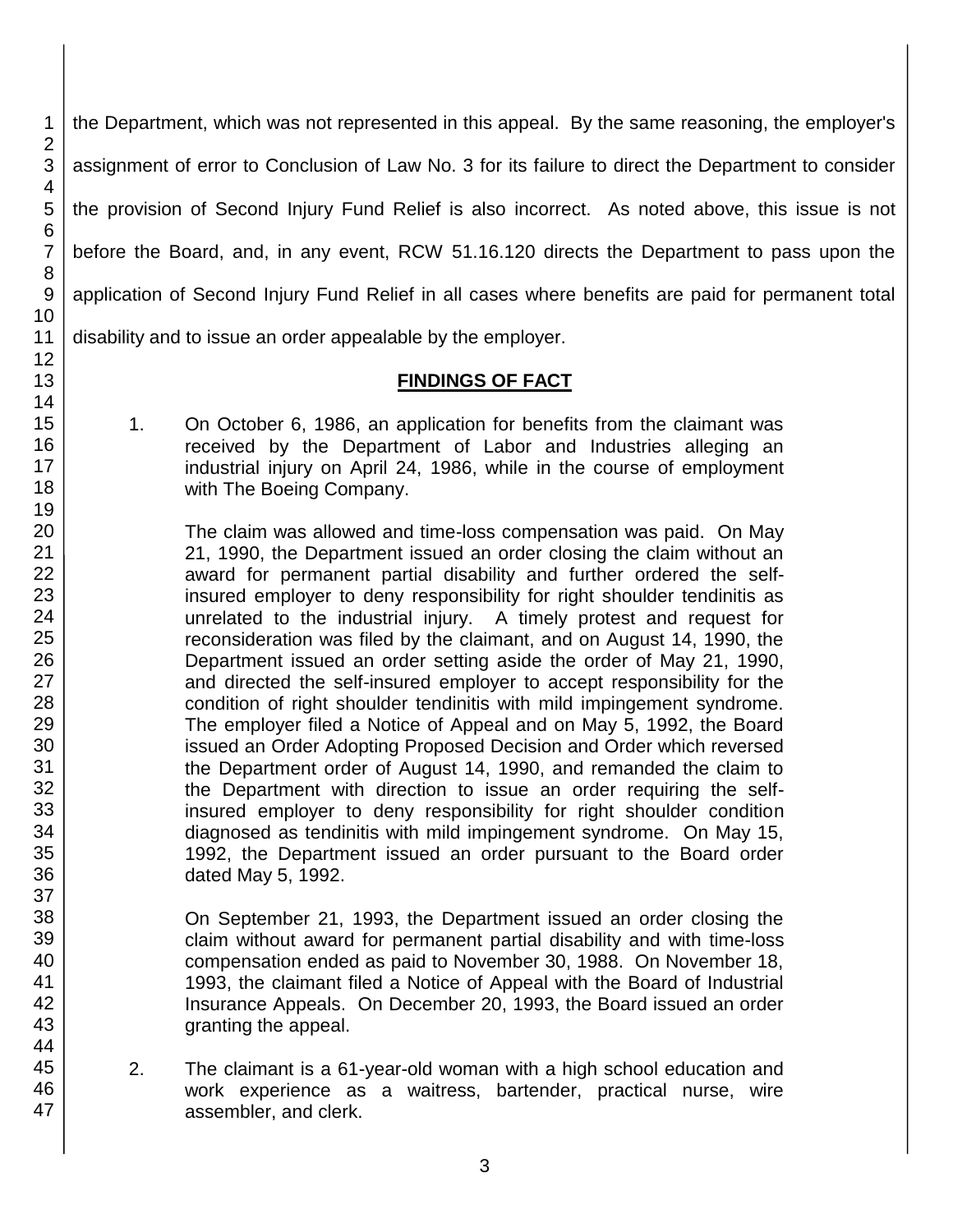- 3. On April 24, 1986, while working for The Boeing Company, the claimant sustained an industrial injury to her right and left elbow and right and left wrist.
- 4. As a proximate result of the industrial injury, the claimant has conditions diagnosed as bilateral elbow problems/chronic epicondylitis, bilateral forearm tendinitis, and bilateral wrist sprains.
- 5. As of September 23, 1993, the claimant's conditions proximately caused by the industrial injury of April 24, 1986, were fixed and stable, and no further treatment was indicated.
- 6. Prior to her industrial injury of April 24, 1986, the claimant suffered from several preexisting, non industrially-related conditions including: (a) bilateral carpal tunnel syndrome; (b) right shoulder rotator cuff tendinitis, chronic with impingement syndrome; (c) low back pain secondary to lumbar strain and lumbar degenerative disc disease; (d) probable disc injury at L4 with some motor loss in the right leg and evidence of sensory loss to the left leg as well as the right lateral foot; (e) osteoarthritis of the thumbs; (f) chronic obstructive pulmonary disease; (g) bilateral hip replacement with avascular necrosis of the femoral heads with residual loss of range of movement of the hips bilaterally; (h) chronic bronchitis/asthmatic bronchitis..
- 7. As of September 21, 1993, the claimant was incapable of gainful employment on a reasonably continuous basis as a proximate result of the industrial injury of April 24, 1986, considered with her age, education, work experience, and training, superimposed on her preexisting physical conditions.

#### **CONCLUSIONS OF LAW**

- 1. The Board of Industrial Insurance Appeals has jurisdiction over the parties and the subject matter of this appeal.
- 2. As of September 21, 1993, the claimant was a totally and permanently disabled worker within the meaning of RCW 51.32.060.
- 3. The Department order of September 21, 1993, is incorrect and is reversed and the claim is remanded to the Department of Labor and Industries with direction to classify the claimant as a totally and permanently disabled worker and to take such further action as is indicated by law.

It is so ORDERED.

Dated this 1st day of February, 1996.